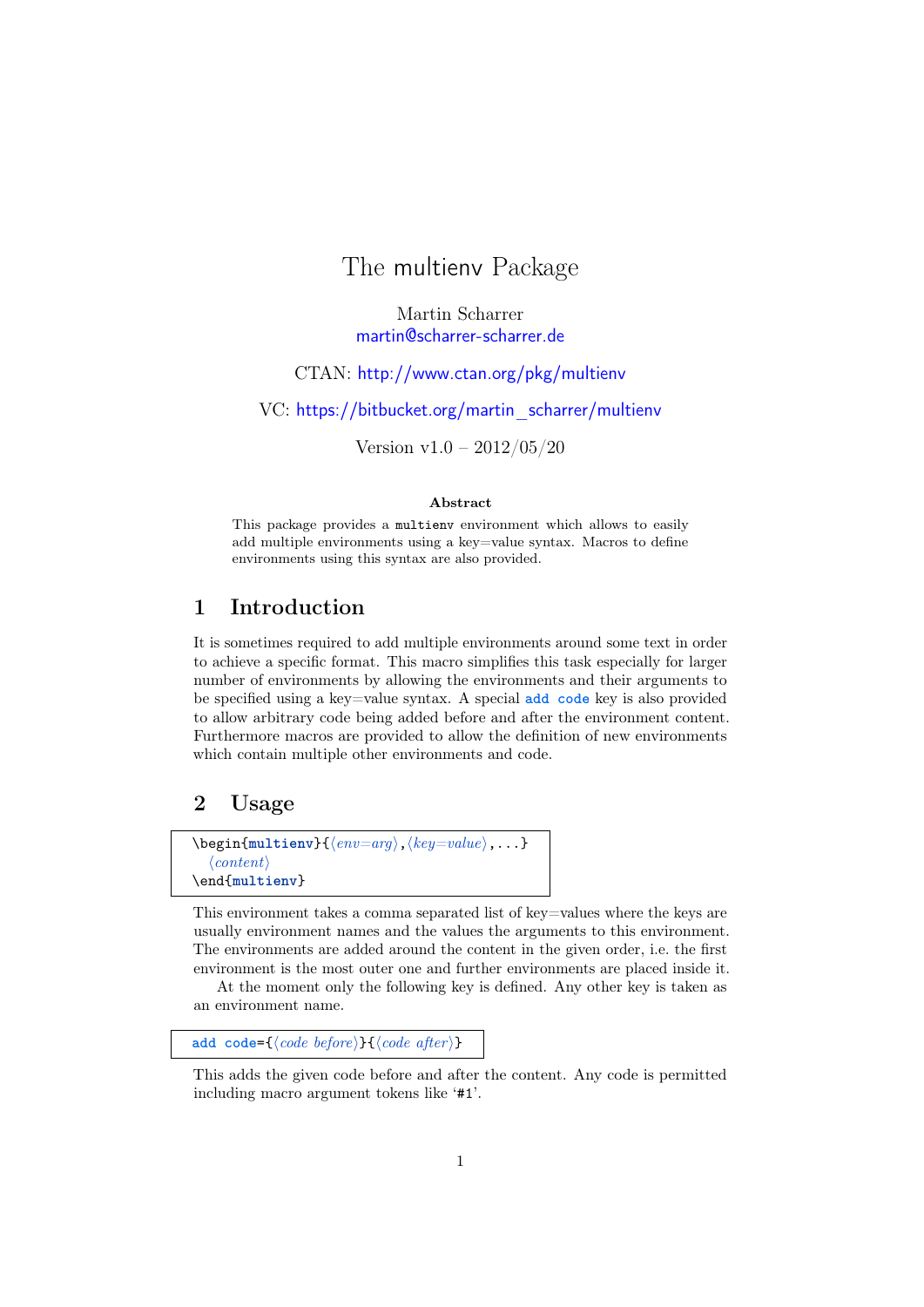```
\langle environment \rangle\langle environment \rangle = \langle arguments \rangle
```
Any unknown key is taken as environment name and the value as argument(s) to the environment. If the value does not start with a brace '{', bracket '[' or angle '<' it is taken as a single mandatory argument and is placed inside braces after the environment, otherwise it is placed unchanged after the environment:

```
\langle env \rangle \rightarrow \begin{array}{c} \langle env \rangle \end{array}... \end{\langle env \rangle}
\langle env \rangle = \Rightarrow \begin{array}{l} \langle env \rangle + \langle env \rangle + \langle env \rangle + \langle env \rangle + \langle env \rangle + \langle env \rangle + \langle env \rangle + \langle env \rangle + \langle env \rangle + \langle new \rangle + \langle new \rangle + \langle new \rangle + \langle new \rangle + \langle new \rangle + \langle new \rangle + \langle new \rangle + \langle new \rangle + \langle new \rangle + \langle new \rangle + \langle new \rangle + \langle new \rangle + \langle new \rangle + \langle new \rangle + \langle new \rangle + \langle new \rangle + \langle new \rangle + \langle new \rangle + \langle new \rangle + \langle new \rangle + \langle new \rangle + \langle new \rangle + \langle new \rangle + \langle new \rangle + \langle new \rangle + \\Rightarrow \begin{cases} \text{env} \\ \text{arg} \end{cases} \dots \end{cases}\langle env \rangle = {\langle arg \rangle} \Rightarrow \begin{cases} \langle env \rangle = {\langle arg \rangle} \dots \rangle \end{cases}\langle env \rangle = \langle \langle arg1 \rangle} \langle \langle arg2 \rangle \Rightarrow \begin{\env}}{\arg1 \end{\arg2 \end{\arg\nargal} . . . \end{\env}
\langle env \rangle = [\langle oarg \rangle] \Rightarrow \begin{cases} \langle env \rangle[\langle oarg \rangle] \dots \langle env \rangle \end{cases}\langle env \rangle = [\langle oarg \rangle] \{ \langle marg \rangle\} \Rightarrow \begin{cases} \langle env \rangle \} [\langle oarg \rangle] \{ \langle marg \rangle\} \dots \end{cases}\langle env \rangle = \langle (aarg \rangle > \Rightarrow \begin{cases} \langle env \rangle \} \langle (aarg \rangle > \dots \langle env \rangle \} \end{cases}\langle env \rangle = \langle (aarg \rangle \{ \langle marq \rangle\} \Rightarrow \text{ \& } \langle canq \rangle \{ \langle marq \rangle\} \dots \text{ \& } \langle env \rangleetc.
```
 $\begin{equation*} {\text{mu} \times} {\text{env}=arg}, \langle key = value \rangle, \ldots \end{equation*}$  $\langle content \rangle$ \end{**multienv\***}

This environment is identical to multienv but will apply the keys in the reverse order, i.e. every environment or code is added around the existing environments or code.

 $\mathcal{H}$  \newmultienvironment{\env name}}[\number of args\][\default value\]{\env=arg\,...}

This macro defines a new environment like **\newenvironment** does but uses the multienv syntax. The resulting environment will contain all given environments and code. The environment can have arguments including one leading optional argument. The arguments can be used as part of the keys and values. It should be noted that it is not allowed to use arguments in the second argument of the add code key, because that code will be part of  $\end{math{ (env name)}.$ 

An error is raised if the environment already exists.

 $\mathcal{H}$  (environment $\{\langle env \ name \rangle\}$ [ $\langle new \ name \rbrace$ ][ $\langle new \ name \rbrace$ ][ $\langle env = arg \rangle, \ldots$ }

Like **\newmultienvironment** but can be used to redefine existing environments. It is is not relevant how the environment was defined previously. An error is raised if the environment does not already exist.

 $\mathcal{S}[\{env\colon\mathbb{R}^n\colon\mathbb{R}^n\colon\mathbb{R}^n\colon\mathbb{R}^n\colon\mathbb{R}^n\colon\mathbb{R}^n\colon\mathbb{R}^n\colon\mathbb{R}^n\colon\mathbb{R}^n\colon\mathbb{R}^n\colon\mathbb{R}^n\colon\mathbb{R}^n\colon\mathbb{R}^n\colon\mathbb{R}^n\colon\mathbb{R}^n\colon\mathbb{R}^n\colon\mathbb{R}^n\colon\mathbb{R}^n\colon\mathbb{R}^n\colon\mathbb{R}^n\colon\mathbb{R}^n$ 

Like **\newmultienvironment** but the environment is only defined if it is not already defined. The environment is also not defined if there a macro with the same name exists.